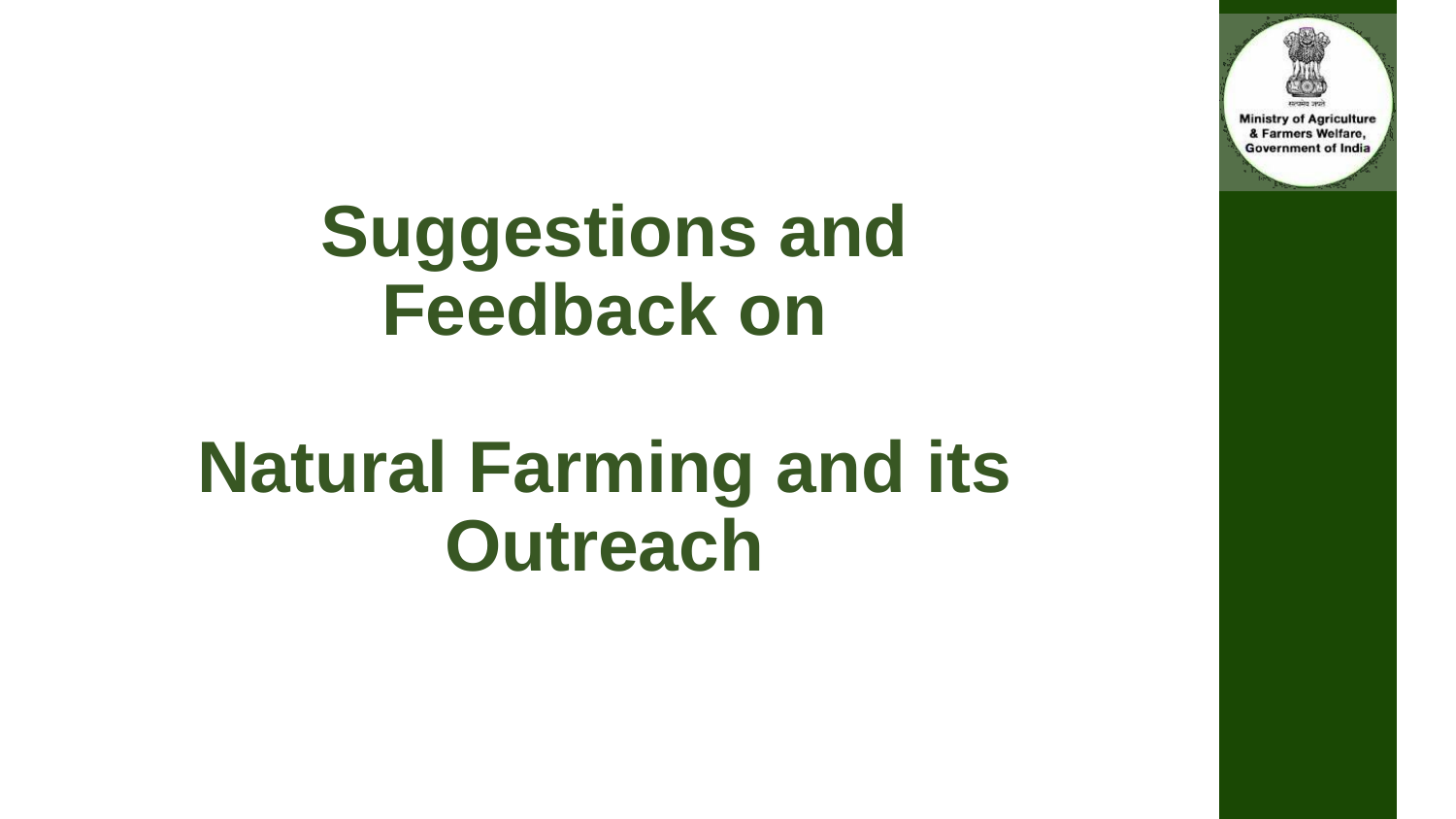#### **Scheme implementation**

- Scheme to be rolled out in Mission Mode at Central & State Levels
- Need an independent governing body (Single Window) for Organic & Natural farming Products from Production to Marketing with the participation of industry
- Convergence with MoA&FW, MoRD, MoFPI, Ministry of Cooperation, Department of Animal Husbandry and Dairying, APEDA , NABARD and State Govts
- Dedicated agencies at state level for implementation and value chain development
- Every state should now **create a website on NF to record information** *(Detail information of state/ district/ block)* **on real time basis** to monitor growth\
- Engage facilitating organizations –NGOs, SHGs, and C.B.Os for outreach and monitoring
- Collaborations with Global and National institutions and Scientific experts
- Gram Panchayat as a unit of implementation
- Focus should be on small holder farmers and in rainfed areas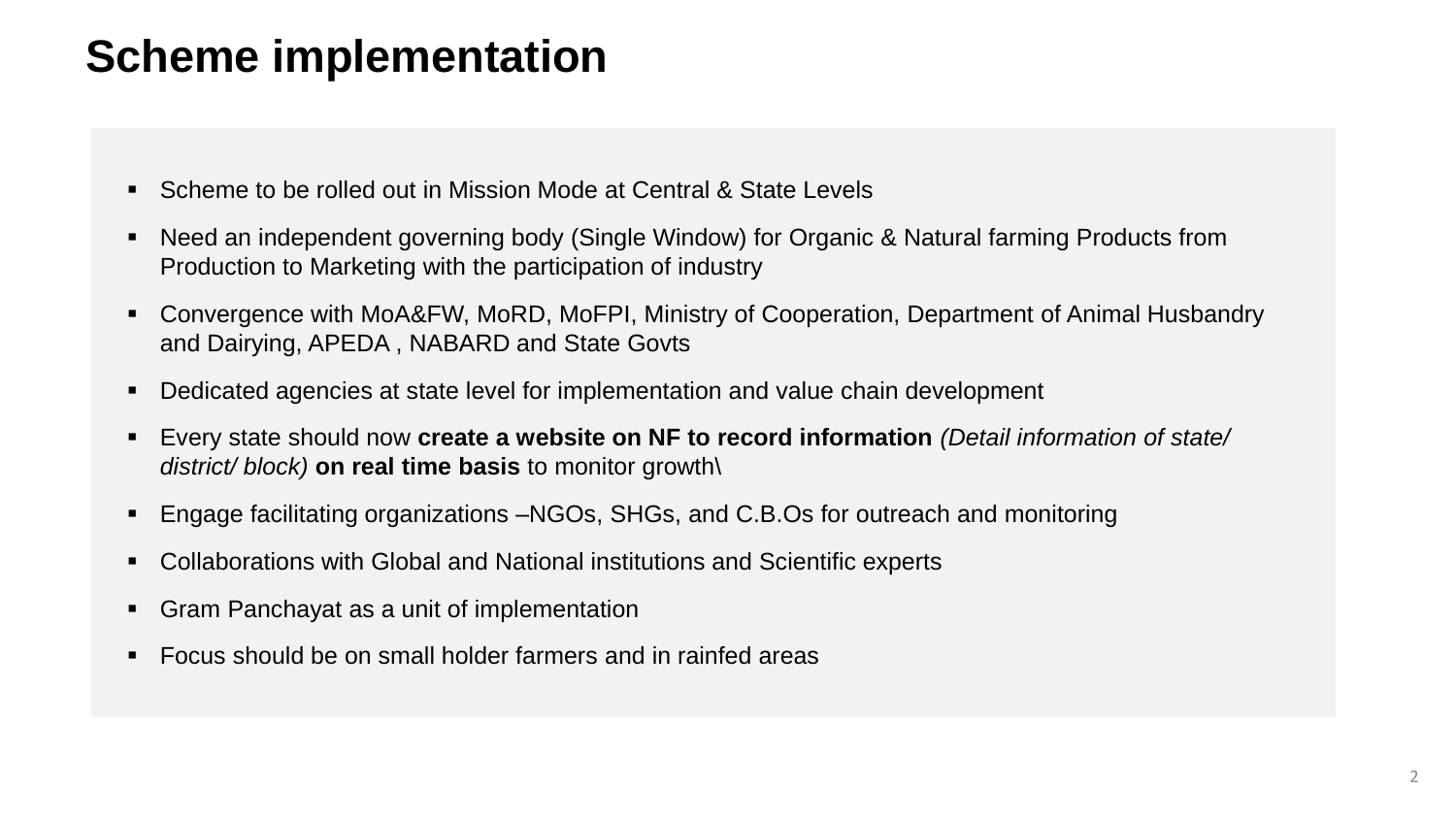### **Capacity building and outreach**

- Development of **trained extension and implementation cadre** at different levels state, district, and cluster
- Leverage **social and human capital** through SHGs, collectives and community organisations
- **Village Farmer Service** centres as the nucleus for knowledge sharing, input sourcing, etc.
- Need for continuous handholding support **beyond 3 years (6-8 years)**
- **Saturation approach** to motivate all farmers in the village and also landless farmworkers to transition to Natural farming.
- **Model farms in village level and model villages at block levels**
- KVKs to develop and handhold at least one village as Model Natural Farming unit and the Agriculture Universities to handhold at least 500 farmers.
- **MANAGE to anchor** development knowledge repository and collate best practices and package of practices
- Appropriate institutions to be identified at regional level as **satellite centres**
- Create a distinct identity of Natural Farming away from Organic Farming for clarity to farmers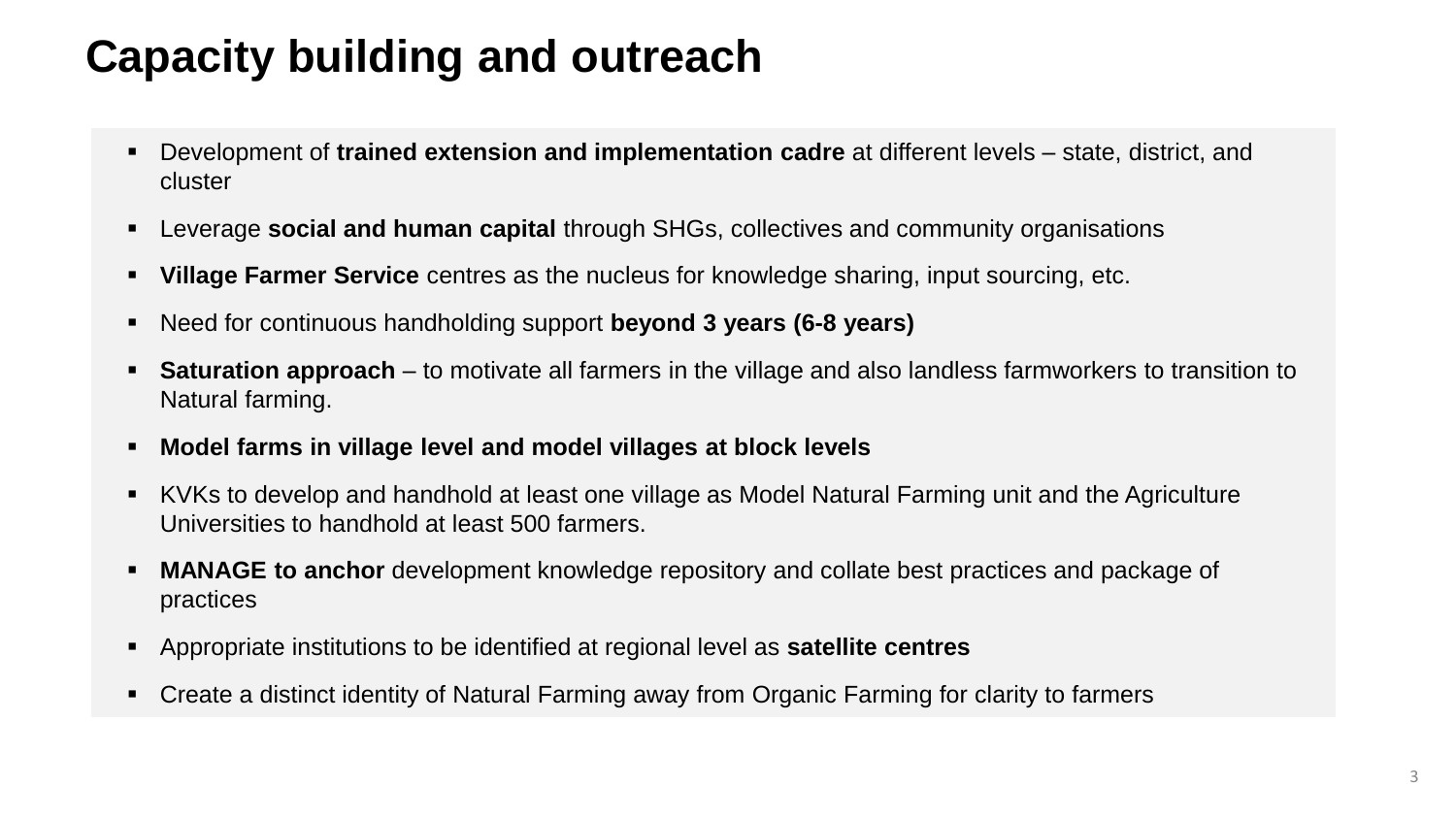#### **Consumer awareness and market development**

- Strategy to establish "Natural and Organic India" brand at national level
- Independent body should focus on generating consumer awareness:
	- Body should be provided with a fund for consumer awareness initiatives
	- Remove the roadblocks for the market linkages by convergence with different departments
	- Incentivise the marketing activities in India for Natural and Organic Products
- Involve FPOs in marketing and branding at district level
- Leverage the market potential of domestic consumers to generate acceptability in export markets
- Enhance packaging of products to be acceptable across markets
- Awareness of consumer level to understand the importance of NF produce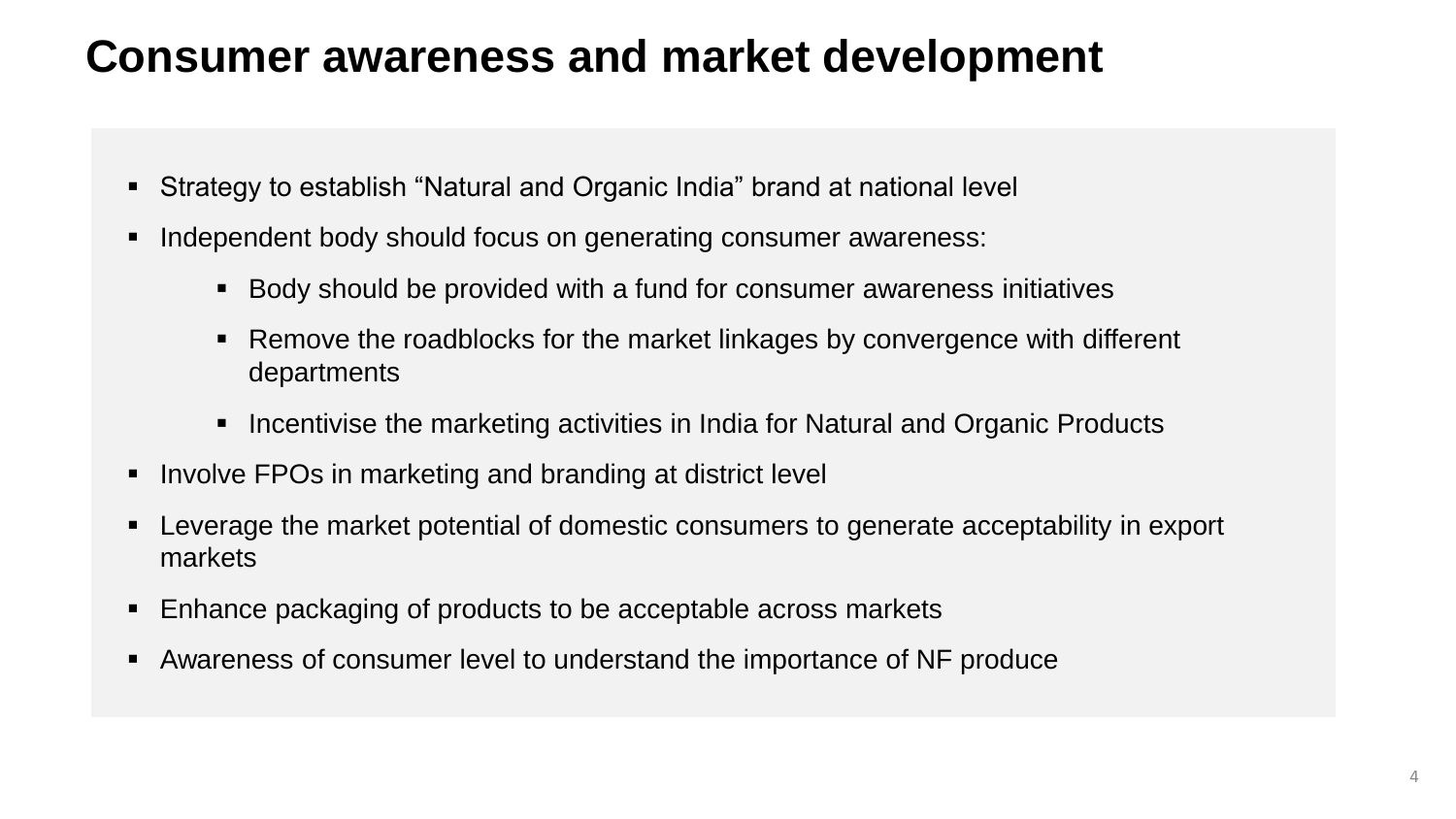#### **Certification**

- Different labelling for certification of organic and natural farming products
- Create single and simple certification system through community participation
- **Traceability and quality assurance of products through** 
	- e-way bills from FPOs
	- **Digital transactions**
- Network of laboratories to test residues in organic/ natural products
- **Engage farmers and FPOs in certification system for sustainability (post 3<sup>rd</sup> year)**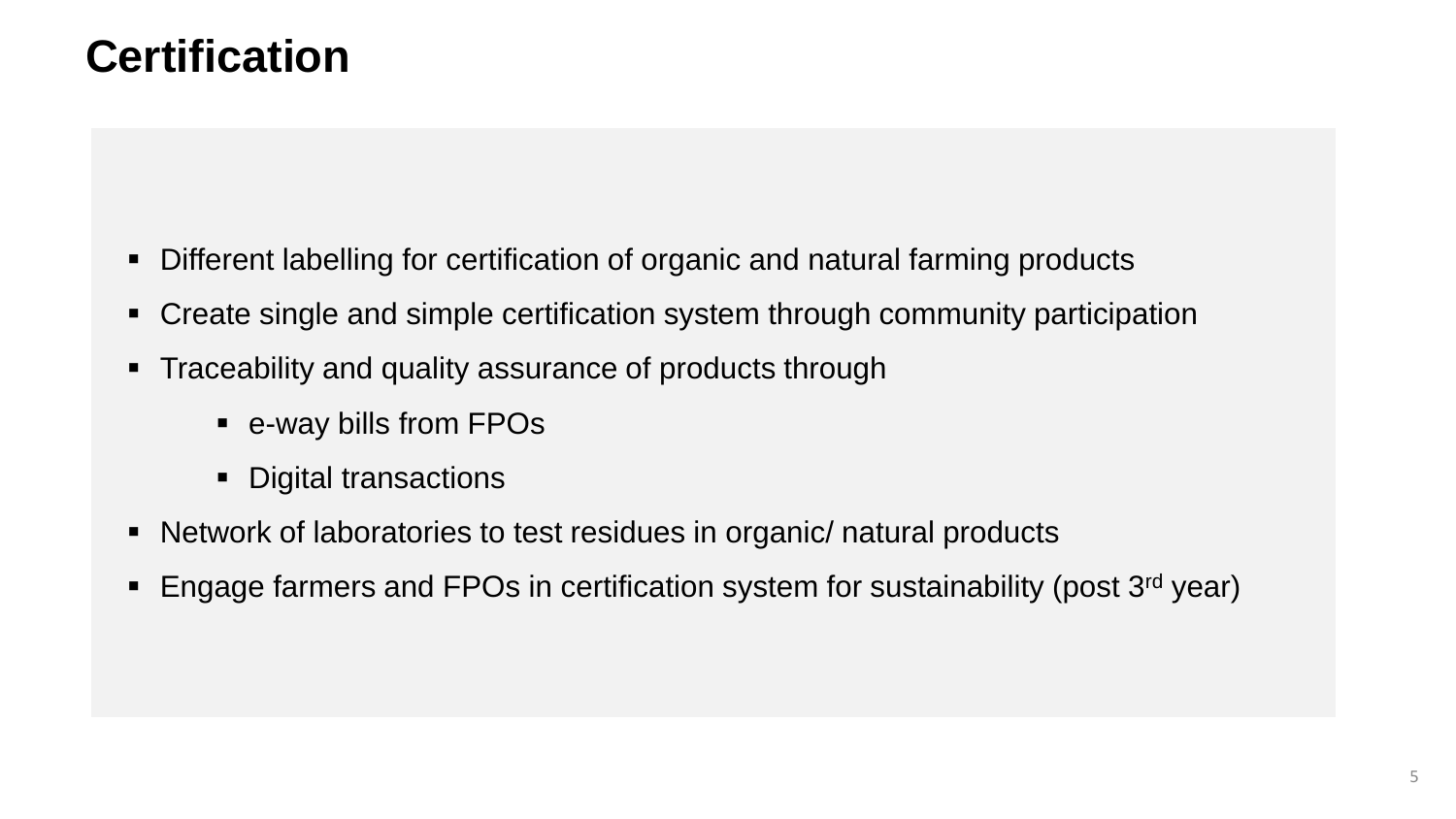#### **Curriculum development**

- ICAR to take a lead role in developing curricula, PoPs and manuals on Natural Farming
- Create dedicated centre for R&D on Natural Farming
- Create **Regional Centres of Excellence** for tailored solutions and knowledge materials
- More Experiential Learning related to Natural Farming
- **Increase literature and publish knowledge on Natural Farming**